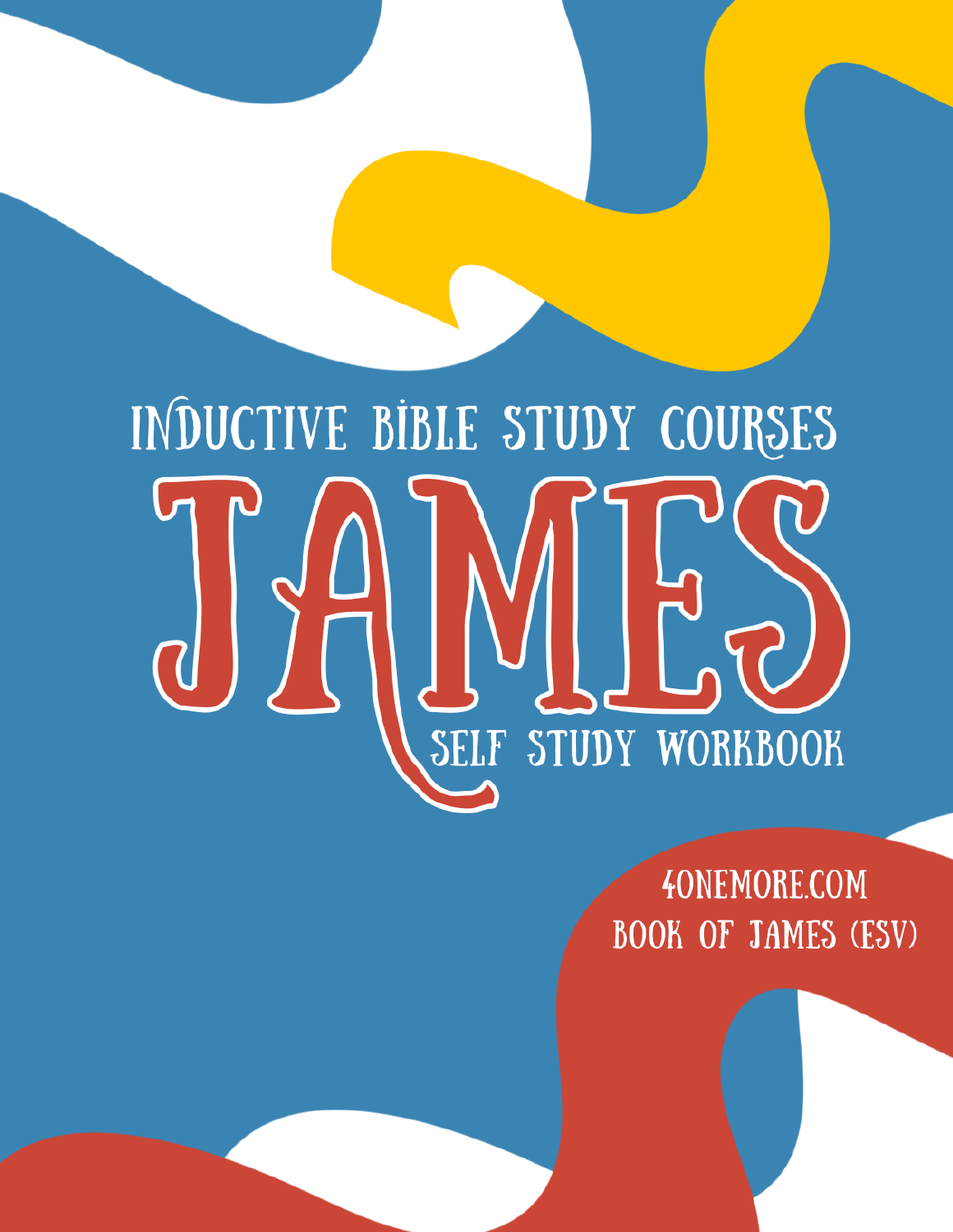

Copyright © 2020

Inductive Bible Study Courses James Self Study Workbook

Abby Banks



All rights reserved.

No part of this publication may otherwise be published, reproduced, stored in a retrieval system, or transmitted or copied in any form or by any means now known or hereafter developed, whether electronic, mechanical, or otherwise, without prior written permission of the publisher. Illegal use, copying, publication, transfer or distribution is considered copyright infringement according to Sections 107 and 108 and other relevant portions of the United States Copyright Act. Unlimited to printing for your immediate family. Copying for schools, churches, groups, or co-ops is strictly prohibited without prior written permission from the publisher.

Publishing Services: www.PrettyPerfectPrintables.com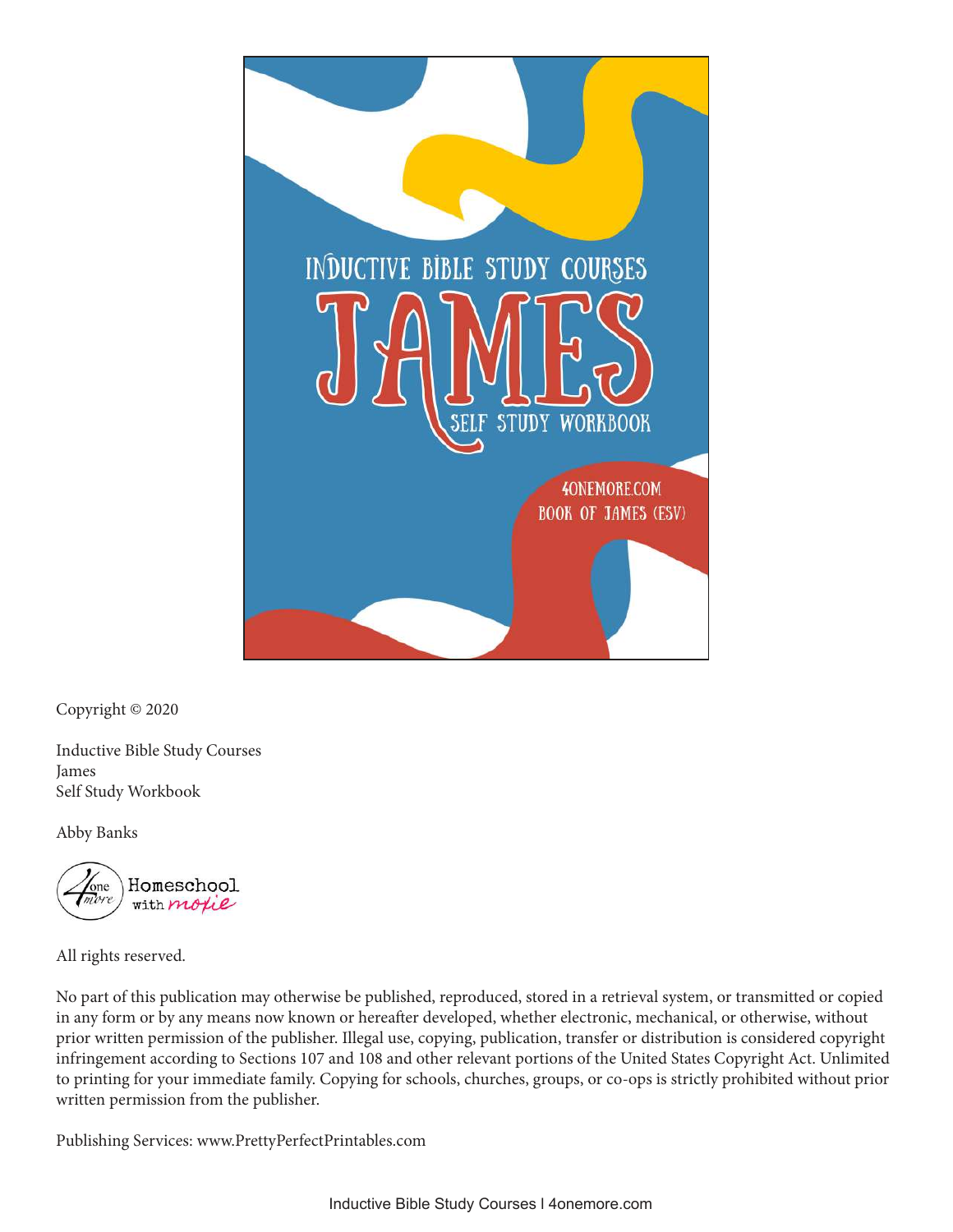# INDUCTIVE BIBLE STUDY PROCEDURE

#### Materials you need:

- Copy of the book of James: www.Biblegateway.com or www.4onemore.com/journal
- Colored pens or pencils

Remember, it's important to mark up the text! Check out the video at www.4onemore.com/ marking to see how and why to do this.

Let me show you how an inductive study works by walking through verses 1-2. Then you'll be able to finish studying the psalm inductively by using what you learn.

An inductive study of the book of James will cover five days each week (about 45 – 60 minutes daily) over the course of six weeks. Optional assignments are included to add 15 additional days of work. This would give a high school student 9 weeks of work to qualify for  $\frac{1}{4}$ credit on the transcript.

As always, please remember that you are in control of your student's assignments! Feel free to adapt the daily schedule to meet your needs.

Answer Key can be downloaded at www.4onemore.com/JamesAnswerKey

The ESV Bible is referenced in this course, but you may use your preferred Bible version to complete the study. Slight variations of wording will be present.

If you would like more explanation about the inductive method, then please access an introductory ebook at www.4onemore.com/library

The Inductive Bible Study Method digs into the text of Scripture by using these three steps:

- 1. Observation: What does the text say?
- 2. Interpretation: What does the text mean?
- 3. Application: How should this change me?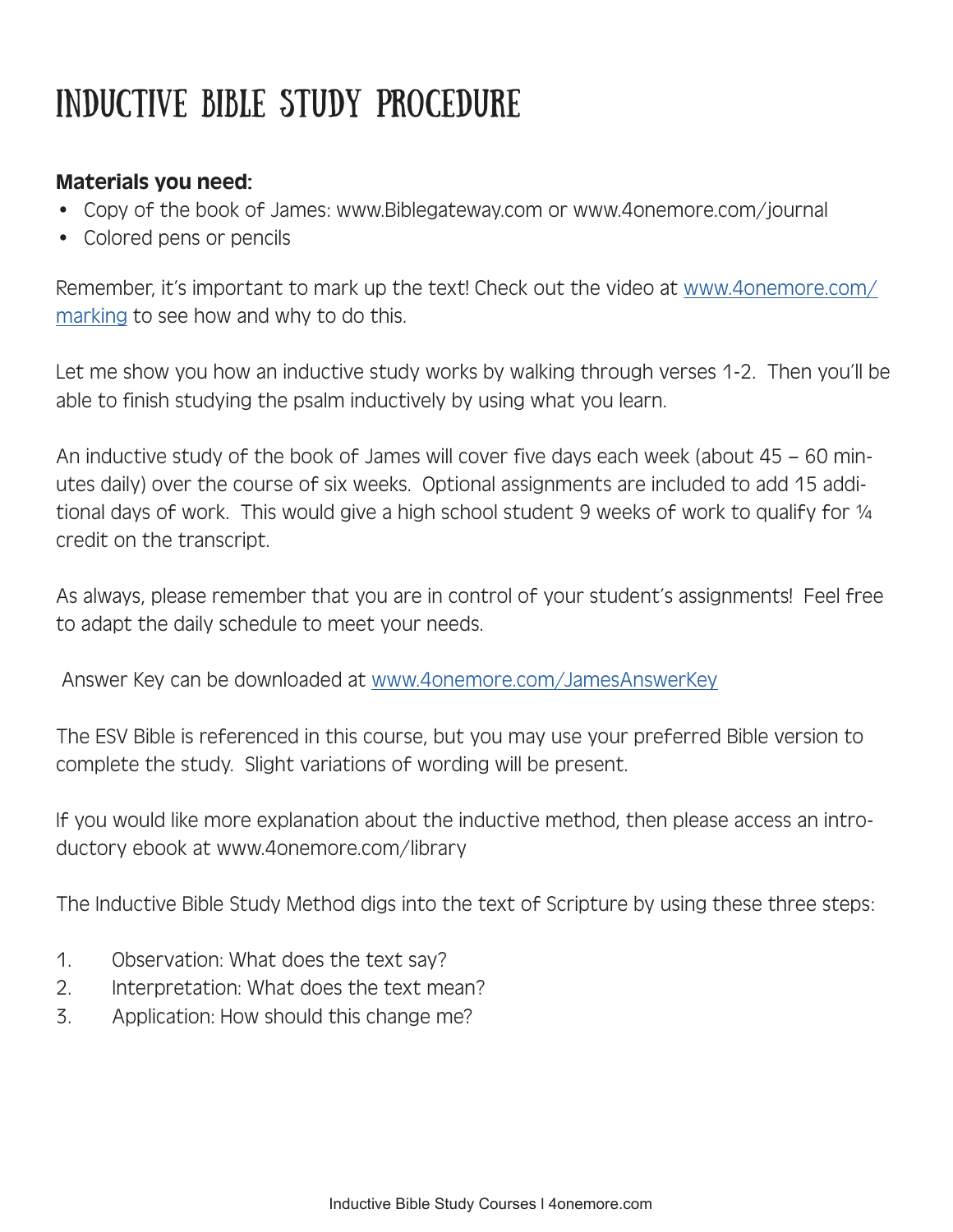## DAILY SCHEDULE

#### Schedule Option 1 (Ideal for grades 9-12)

Approximately 45-60 minutes of work per day, 5x week for 9 weeks =  $\frac{1}{4}$  credit If you're counting this toward high school credit = include projects If you're not counting this toward high school credit = projects are optional

| <b>Week</b>    | Day 1                                         | Day 2                                         | Day 3                                         | Day 4                                         | Day 5                                         |
|----------------|-----------------------------------------------|-----------------------------------------------|-----------------------------------------------|-----------------------------------------------|-----------------------------------------------|
|                | <b>Read entire</b><br>book and<br>study 1:1   | $1:2 - 4$                                     | $1:5-8$                                       | $1:9 - 11$                                    | $1:12 - 15$                                   |
| $\overline{2}$ | $1:16-18$                                     | $1:19-21$                                     | $1:22-25$                                     | $1:26-27$                                     | Chapter 1<br>summary<br>day                   |
| 3              | Project #1<br><b>Background</b><br>to James   | Project #1<br><b>Background</b><br>to James   | Project #1<br><b>Background</b><br>to James   | Project #1<br><b>Background</b><br>to James   | Project #1<br><b>Background</b><br>to James   |
|                | $2:1 - 7$                                     | $2:8-13$                                      | $2:14-17$                                     | $2:18-26$                                     | Chapter 2<br>summary<br>day                   |
| 5              | Project #2<br><b>Practical</b><br>Theology    | Project #2<br><b>Practical</b><br>Theology    | Project #2<br><b>Practical</b><br>Theology    | Project #2<br><b>Practical</b><br>Theology    | Project #2<br><b>Practical</b><br>Theology    |
| 6              | $3:1 - 5a$                                    | $3:5b-12$                                     | $3:13-18$                                     | Chapter 3<br>summary<br>day                   | $4:1 - 10$                                    |
|                | $4:11-12$                                     | $4:13-17$                                     | Chapter 4<br>summary<br>day                   | Project #3<br>The Human Heart<br>& the Gospel | Project #3<br>The Human Heart<br>& the Gospel |
| 8              | Project #3<br>The Human Heart<br>& the Gospel | Project #3<br>The Human Heart<br>& the Gospel | Project #3<br>The Human Heart<br>& the Gospel | $5:1-6$                                       | $5:7-11$                                      |
|                | 5:12                                          | $5:13-18$                                     | 5:19-20                                       | Chapter 5<br>summary<br>day                   | <b>Book</b><br>summary<br>day                 |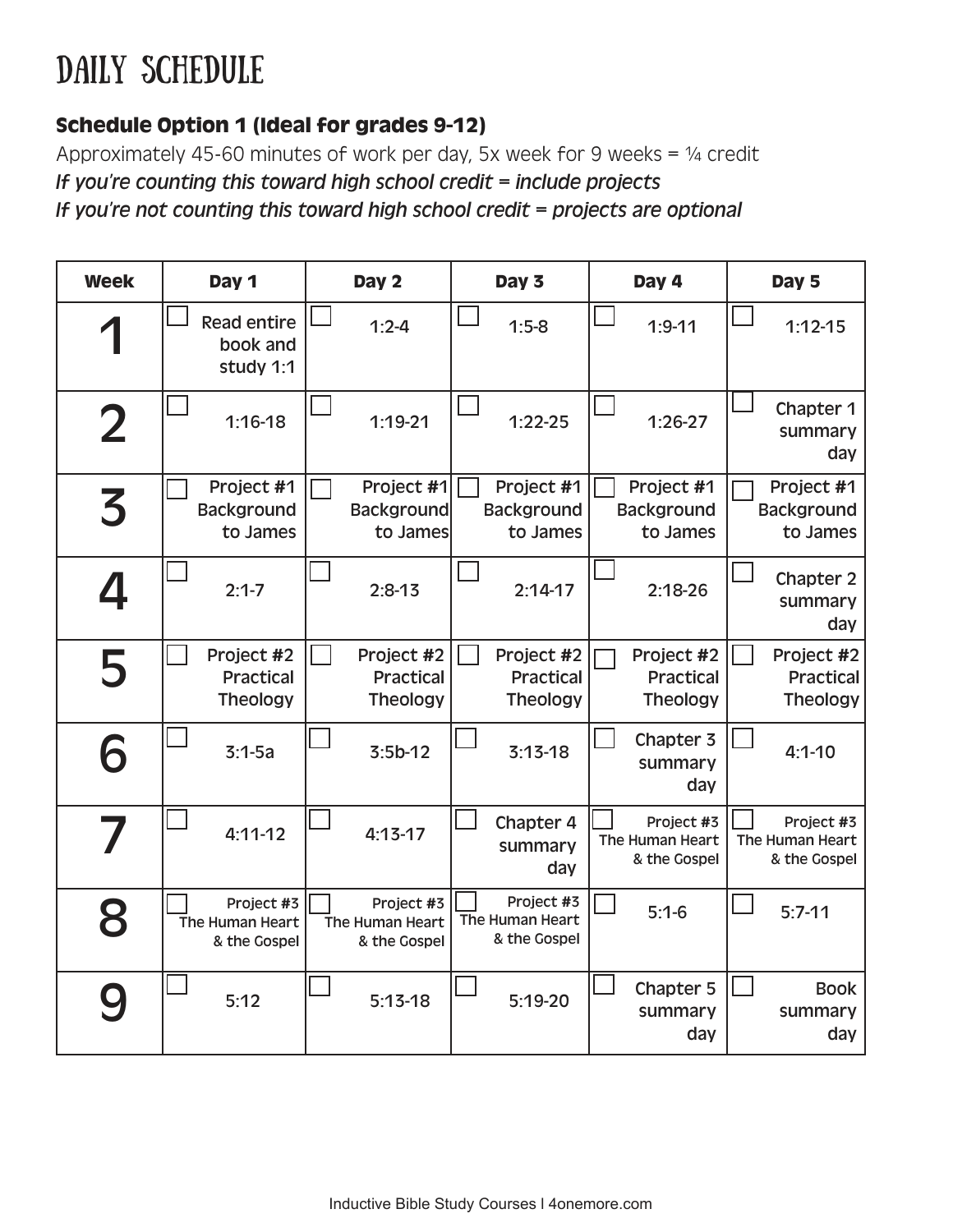#### DAILY SCHEDULE

#### Schedule Option 2 (Ideal for grades 5-8)

4x week schedule

| <b>Week</b> | Day 1                                       | Day 2                | Day 3               | Day 4                       |
|-------------|---------------------------------------------|----------------------|---------------------|-----------------------------|
|             | <b>Read entire</b><br>book and<br>study 1:1 | $1:2 - 4$            | $1:5-8$             | $1:12-15$                   |
| $\mathbf 2$ | $1:16-18$                                   | $1:19-21$            | $1:22-25$           | $1:26-27$                   |
| 3           | Chapter 1<br>summary                        | $2:1 - 7$            | $2:8-13$            | $2:14-17$                   |
| 4           | $2:18-26$                                   | Chapter 2<br>summary | $3:1 - 5a$          | $3:5b-12$                   |
| 5           | $3:13-18$                                   | Chapter 3<br>summary | $4:1 - 10$          | $4:11 - 12$                 |
| 6           | $4:13-17$                                   | Chapter 4<br>summary | $5:1-6$             | $5:7-11$                    |
|             | 5:12                                        | $5:13-18$            | 5:19-20             | Chapter 5<br>summary<br>day |
| 8           | <b>Book</b><br>summary<br>Day               | Optional<br>Project  | Optional<br>Project | Optional<br>Project         |
|             | Optional<br>Project                         | Optional<br>Project  | Optional<br>Project | Optional<br>Project         |

Younger kids (grades K-4) can follow along and study the key themes of James using Little Fishes Bible Study available at 4onemore.com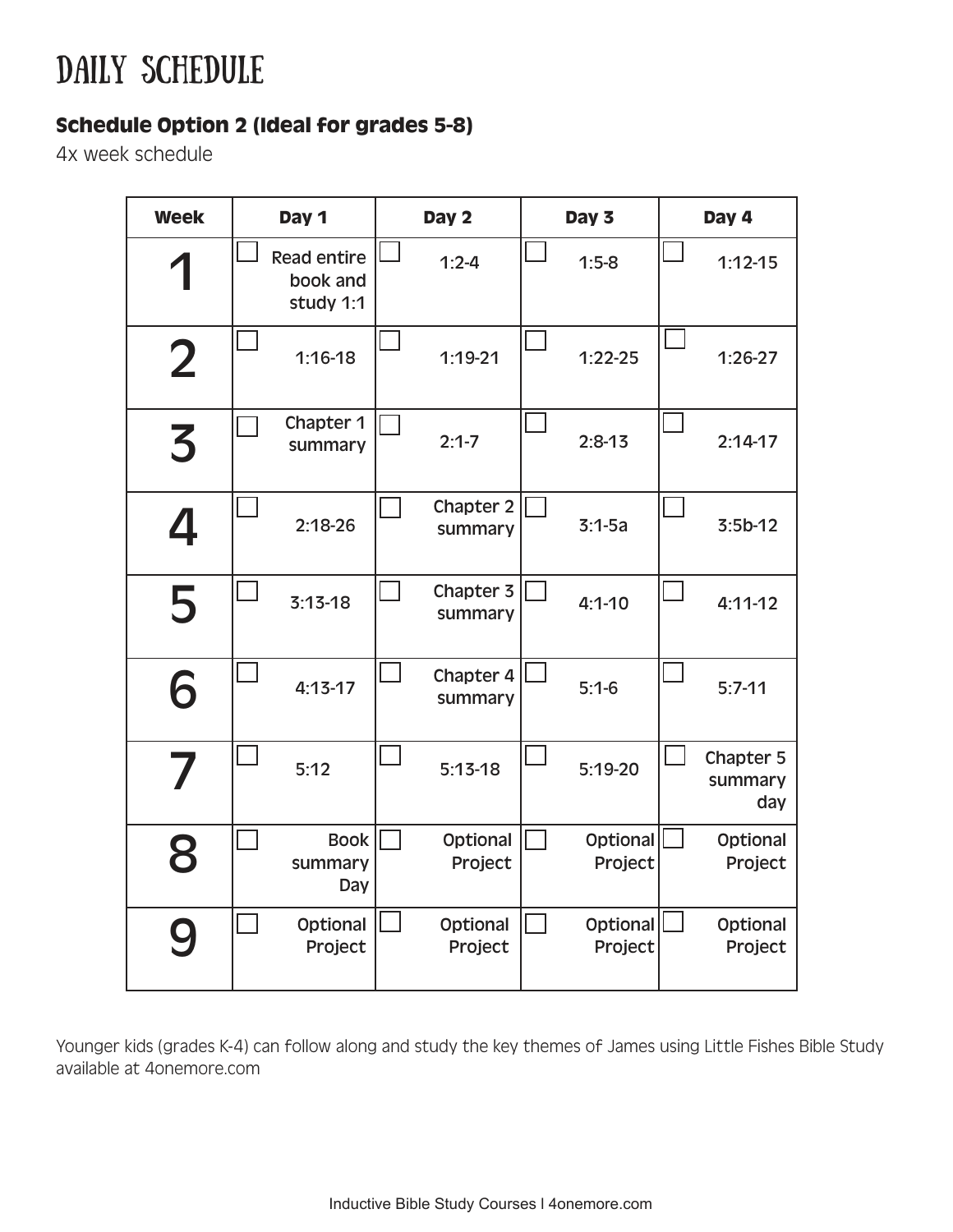#### Marking Key Words in James

Remember, it's important to mark up the text! Check out the video at www.4onemore.com/ marking to see how and why to do this.

You will need a 3x5 or 4x6 index card to keep track of key words and their markings during this study.

Here is a list of key words to mark in James. Write them each on your card and then create a distinctive marking for each. Suggested markings are below but not required. Additionally, you may find other important words during your study that you will want to mark in the text. When you mark a word, add it to your index card.

| trials/testing   | Chapter 2        | Chapter 3      | Chapter 4         | Chapter 5        |
|------------------|------------------|----------------|-------------------|------------------|
| faith            | rich             | tongue         | friend/friendship | rich/riches      |
| steadfastness    | poor             | bless/blessing | enemy             | patient          |
| perfect/complete | judge/judgment   | curse/cursing  | devil             | judge/judgment   |
| wisdom           | law              | wise/wisdom    | judge             | steadfast        |
| doubting         | mercy            | mercy          | law               | suffer/suffering |
| tempted          | faith            | peace          | proud             | faith            |
| sin              | works            |                | humble            | sins             |
| death            | <i>justified</i> |                | boast/boasting    | pray/prayer      |
| Word             | dead             |                |                   |                  |
| hearer           | say/says         |                |                   |                  |
| doer/doing       | completed        |                |                   |                  |
| law              | active           |                |                   |                  |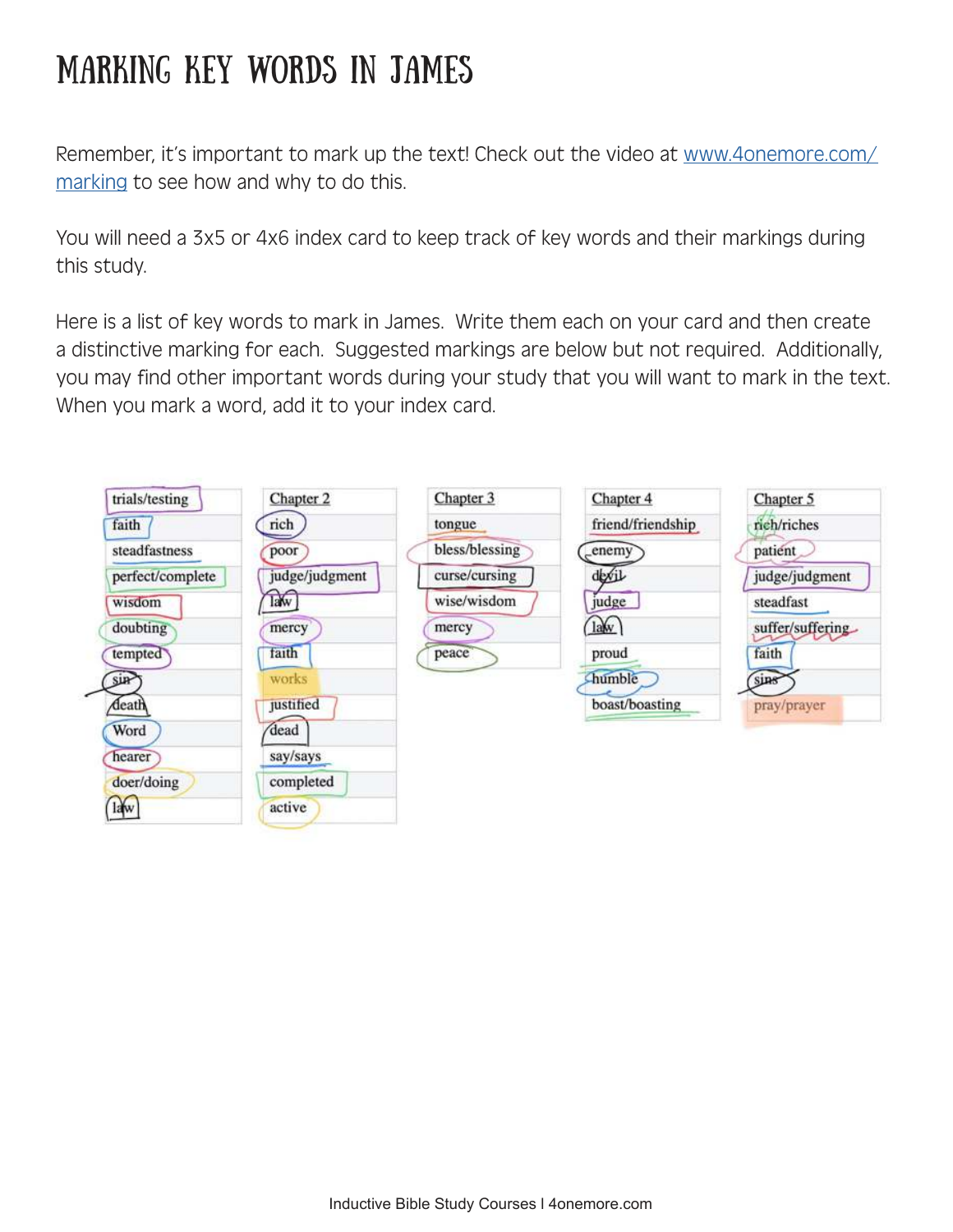#### Marking Key Words in James

| <b>Chapter 1</b> | <b>Chapter 2</b> | Chapter 3      | <b>Chapter 4</b>  | <b>Chapter 5</b> |
|------------------|------------------|----------------|-------------------|------------------|
| trials/testings  | rich             | tongue         | friend/friendship | rich/riches      |
| faith            | poor             | bless/blessing | enemy             | patient          |
| steadfastness    | judge/judgement  | curse/cursing  | devil             | judge/judgment   |
| perfect/complete | law              | wise/wisdom    | judge             | steadfast        |
| wisdom           | mercy            | mercy          | law               | suffer/suffering |
| doubting         | faith            | peace          | proud             | faith            |
| tempted          | works            |                | humble            | sins             |
| sin              | justified        |                | boast/boasting    | pray/prayer      |
| death            | dead             |                |                   |                  |
| Word             | say/says         |                |                   |                  |
| hearer           | completed        |                |                   |                  |
| doer/doing       | active           |                |                   |                  |
| law              |                  |                |                   |                  |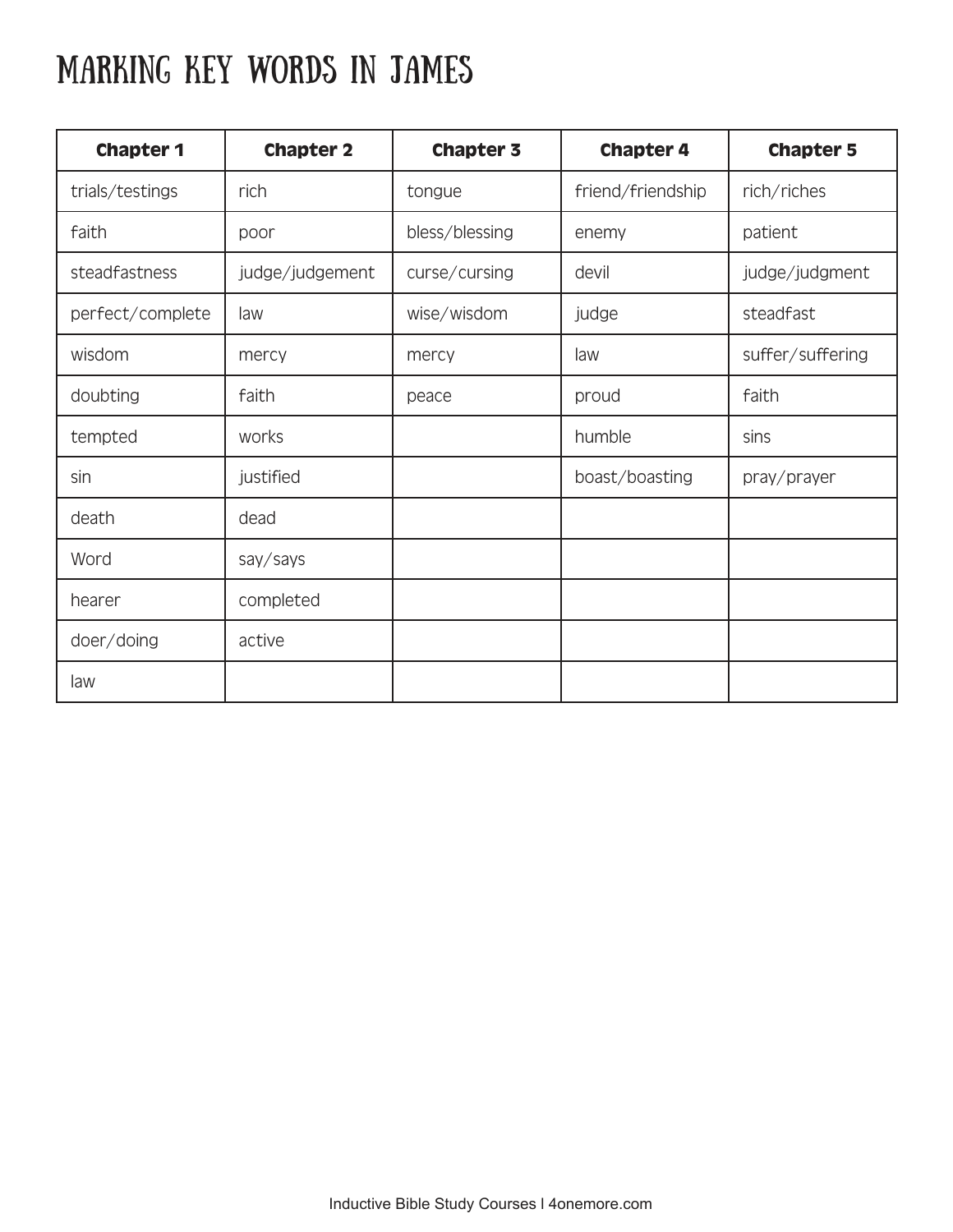# JAMES<sub>1</sub>

1:1

Today's assignment is to read the entire book from start to finish. Don't mark anything or stop when a chapter ends. Read this book as it was originally heard – as a letter to the scattered believers.

\_\_\_\_\_\_\_\_\_\_\_\_\_\_\_\_\_\_\_\_\_\_\_\_\_\_\_\_\_\_\_\_\_\_\_\_\_\_\_\_\_\_\_\_\_\_\_\_\_\_\_\_\_\_\_\_\_\_\_\_\_\_\_\_\_\_\_\_\_\_\_\_\_\_\_\_\_\_\_\_\_\_\_\_\_\_\_\_\_\_

\_\_\_\_\_\_\_\_\_\_\_\_\_\_\_\_\_\_\_\_\_\_\_\_\_\_\_\_\_\_\_\_\_\_\_\_\_\_\_\_\_\_\_\_\_\_\_\_\_\_\_\_\_\_\_\_\_\_\_\_\_\_\_\_\_\_\_\_\_\_\_\_\_\_\_\_\_\_\_\_\_\_\_\_\_\_\_\_\_\_

Once you have read then entire book, let's start marking verse 1.

Who is the author? How does he describe himself?

Read the following passages and write what you learn about the author of this letter.

- $\Box$  I Cor 15:7
- $\Box$  Acts 12:17
- $\Box$  Mark 6:3
- $\Box$  Acts 21:18
- $\Box$  Galatians 1:19
- $\Box$  Galatians 2:9, 12

Who are the intended recipients?

This letter was written sometime around A.D. 50. What do you know about this time period in history? Do a quick search about "the Jewish dispersion in the first century" or read about it at this link: www.4onemore. com/diaspora

\_\_\_\_\_\_\_\_\_\_\_\_\_\_\_\_\_\_\_\_\_\_\_\_\_\_\_\_\_\_\_\_\_\_\_\_\_\_\_\_\_\_\_\_\_\_\_\_\_\_\_\_\_\_\_\_\_\_\_\_\_\_\_\_\_\_\_\_\_\_\_\_\_\_\_\_\_\_\_\_\_\_\_\_\_\_\_\_\_\_

\_\_\_\_\_\_\_\_\_\_\_\_\_\_\_\_\_\_\_\_\_\_\_\_\_\_\_\_\_\_\_\_\_\_\_\_\_\_\_\_\_\_\_\_\_\_\_\_\_\_\_\_\_\_\_\_\_\_\_\_\_\_\_\_\_\_\_\_\_\_\_\_\_\_\_\_\_\_\_\_\_\_\_\_\_\_\_\_\_

Before jumping in to a study of the book in detail, watch this video for a fabulous overview: www.bibleproject.com/videos/james/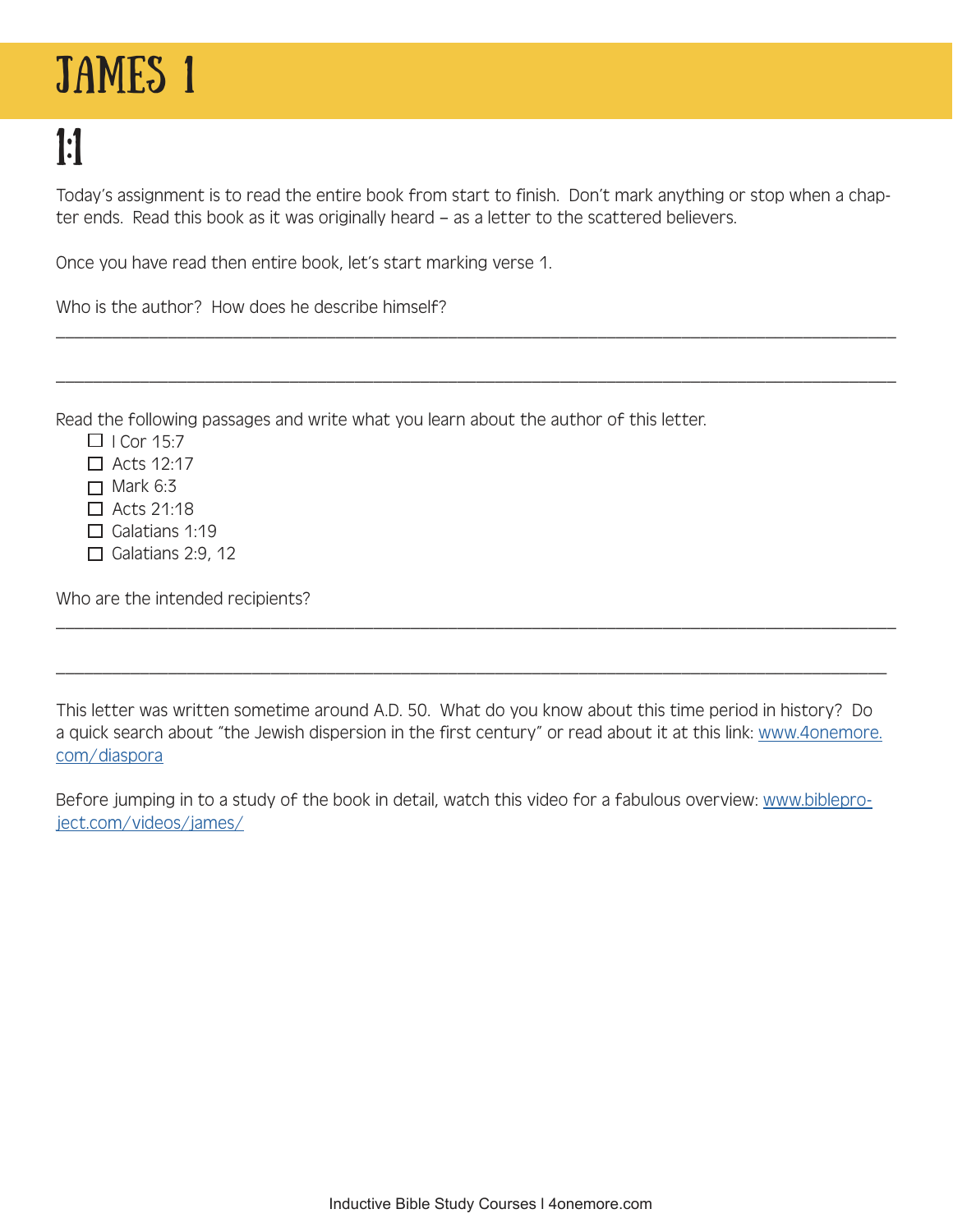#### Observation - What does the text say?

Read chapter 1.

Mark key words in this paragraph

#### Interpretation - what does the text mean?

List the key words you marked in this paragraph:

What topic is being introduced here?

James gives many imperatives (commands) throughout this book. Can you find two in this paragraph?

\_\_\_\_\_\_\_\_\_\_\_\_\_\_\_\_\_\_\_\_\_\_\_\_\_\_\_\_\_\_\_\_\_\_\_\_\_\_\_\_\_\_\_\_\_\_\_\_\_\_\_\_\_\_\_\_\_\_\_\_\_\_\_\_\_\_\_\_\_\_\_\_\_\_\_\_\_\_\_\_\_\_\_\_\_\_\_\_\_\_

\_\_\_\_\_\_\_\_\_\_\_\_\_\_\_\_\_\_\_\_\_\_\_\_\_\_\_\_\_\_\_\_\_\_\_\_\_\_\_\_\_\_\_\_\_\_\_\_\_\_\_\_\_\_\_\_\_\_\_\_\_\_\_\_\_\_\_\_\_\_\_\_\_\_\_\_\_\_\_\_\_\_\_\_\_\_\_\_\_\_

\_\_\_\_\_\_\_\_\_\_\_\_\_\_\_\_\_\_\_\_\_\_\_\_\_\_\_\_\_\_\_\_\_\_\_\_\_\_\_\_\_\_\_\_\_\_\_\_\_\_\_\_\_\_\_\_\_\_\_\_\_\_\_\_\_\_\_\_\_\_\_\_\_\_\_\_\_\_\_\_\_\_\_\_\_\_\_\_\_\_

\_\_\_\_\_\_\_\_\_\_\_\_\_\_\_\_\_\_\_\_\_\_\_\_\_\_\_\_\_\_\_\_\_\_\_\_\_\_\_\_\_\_\_\_\_\_\_\_\_\_\_\_\_\_\_\_\_\_\_\_\_\_\_\_\_\_\_\_\_\_\_\_\_\_\_\_\_\_\_\_\_\_\_\_\_\_\_\_\_\_

\_\_\_\_\_\_\_\_\_\_\_\_\_\_\_\_\_\_\_\_\_\_\_\_\_\_\_\_\_\_\_\_\_\_\_\_\_\_\_\_\_\_\_\_\_\_\_\_\_\_\_\_\_\_\_\_\_\_\_\_\_\_\_\_\_\_\_\_\_\_\_\_\_\_\_\_\_\_\_\_\_\_\_\_\_\_\_\_\_\_

\_\_\_\_\_\_\_\_\_\_\_\_\_\_\_\_\_\_\_\_\_\_\_\_\_\_\_\_\_\_\_\_\_\_\_\_\_\_\_\_\_\_\_\_\_\_\_\_\_\_\_\_\_\_\_\_\_\_\_\_\_\_\_\_\_\_\_\_\_\_\_\_\_\_\_\_\_\_\_\_\_\_\_\_\_\_\_\_\_\_

\_\_\_\_\_\_\_\_\_\_\_\_\_\_\_\_\_\_\_\_\_\_\_\_\_\_\_\_\_\_\_\_\_\_\_\_\_\_\_\_\_\_\_\_\_\_\_\_\_\_\_\_\_\_\_\_\_\_\_\_\_\_\_\_\_\_\_\_\_\_\_\_\_\_\_\_\_\_\_\_\_\_\_\_\_\_\_\_\_\_

\_\_\_\_\_\_\_\_\_\_\_\_\_\_\_\_\_\_\_\_\_\_\_\_\_\_\_\_\_\_\_\_\_\_\_\_\_\_\_\_\_\_\_\_\_\_\_\_\_\_\_\_\_\_\_\_\_\_\_\_\_\_\_\_\_\_\_\_\_\_\_\_\_\_\_\_\_\_\_\_\_\_\_\_\_\_\_\_\_\_

Define perfect & complete in this context.

There is a process being described here, or a progression. Draw it here:

| $\sim$ $\sim$<br><u> 1.</u> |  |
|-----------------------------|--|
|-----------------------------|--|

Can you summarize in your own words what this section means? Write your summary in the margin of your printed text or here:

\_\_\_\_\_\_\_\_\_\_\_\_\_\_\_\_\_\_\_\_\_\_\_\_\_\_\_\_\_\_\_\_\_\_\_\_\_\_\_\_\_\_\_\_\_\_\_\_\_\_\_\_\_\_\_\_\_\_\_\_\_\_\_\_\_\_\_\_\_\_\_\_\_\_\_\_\_\_\_\_\_\_\_\_\_\_\_\_\_\_

\_\_\_\_\_\_\_\_\_\_\_\_\_\_\_\_\_\_\_\_\_\_\_\_\_\_\_\_\_\_\_\_\_\_\_\_\_\_\_\_\_\_\_\_\_\_\_\_\_\_\_\_\_\_\_\_\_\_\_\_\_\_\_\_\_\_\_\_\_\_\_\_\_\_\_\_\_\_\_\_\_\_\_\_\_\_\_\_\_\_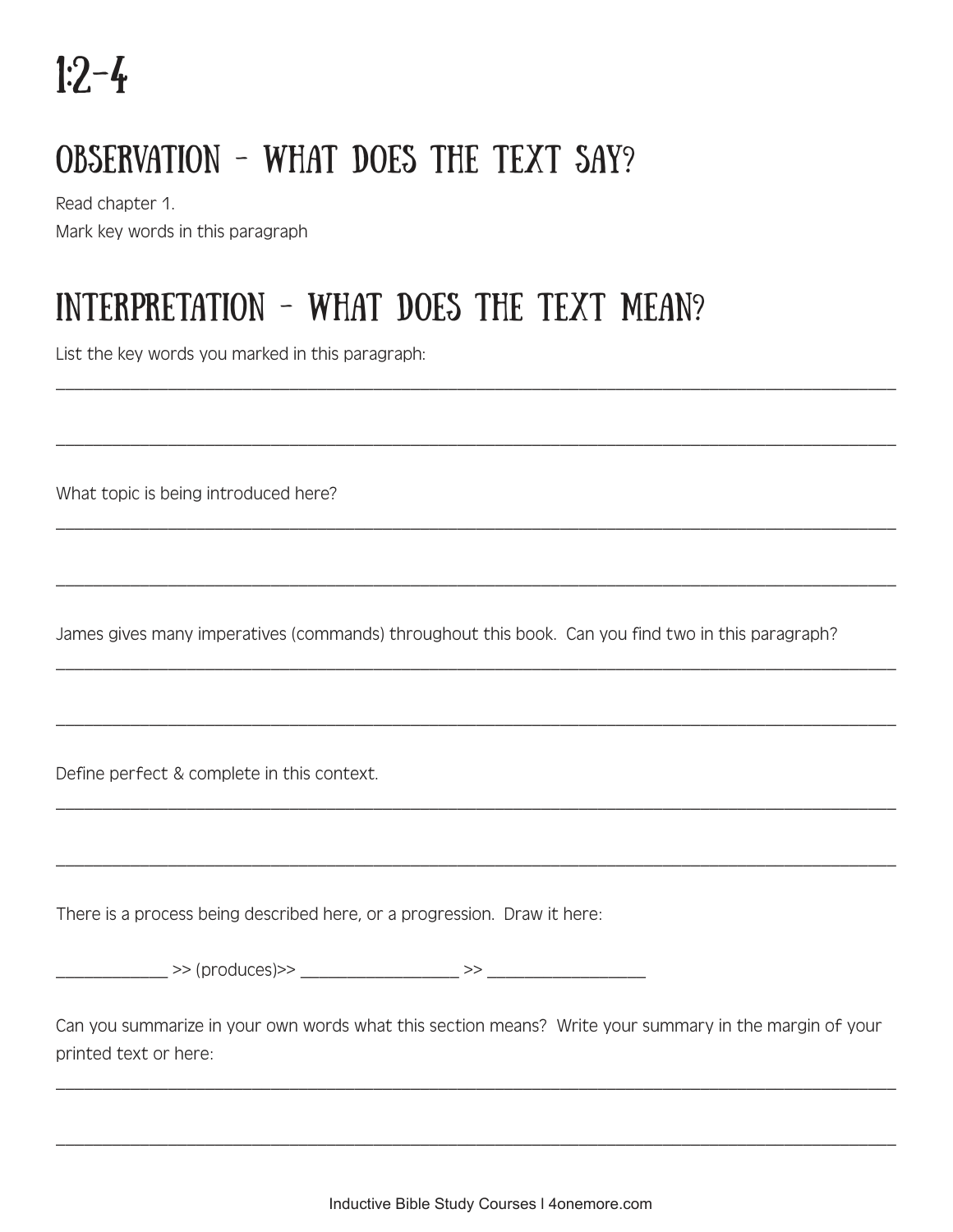## APPLICATION - HOW SHOULD THIS CHANGE ME?

Answer these questions:

- □ What do I learn about God?
- $\Box$  What do I learn about myself?
- $\Box$  What should be my response? (might include changes in thought & heart attitudes, not only actions)

#### WRITE YOUR RESPONSE HERE: